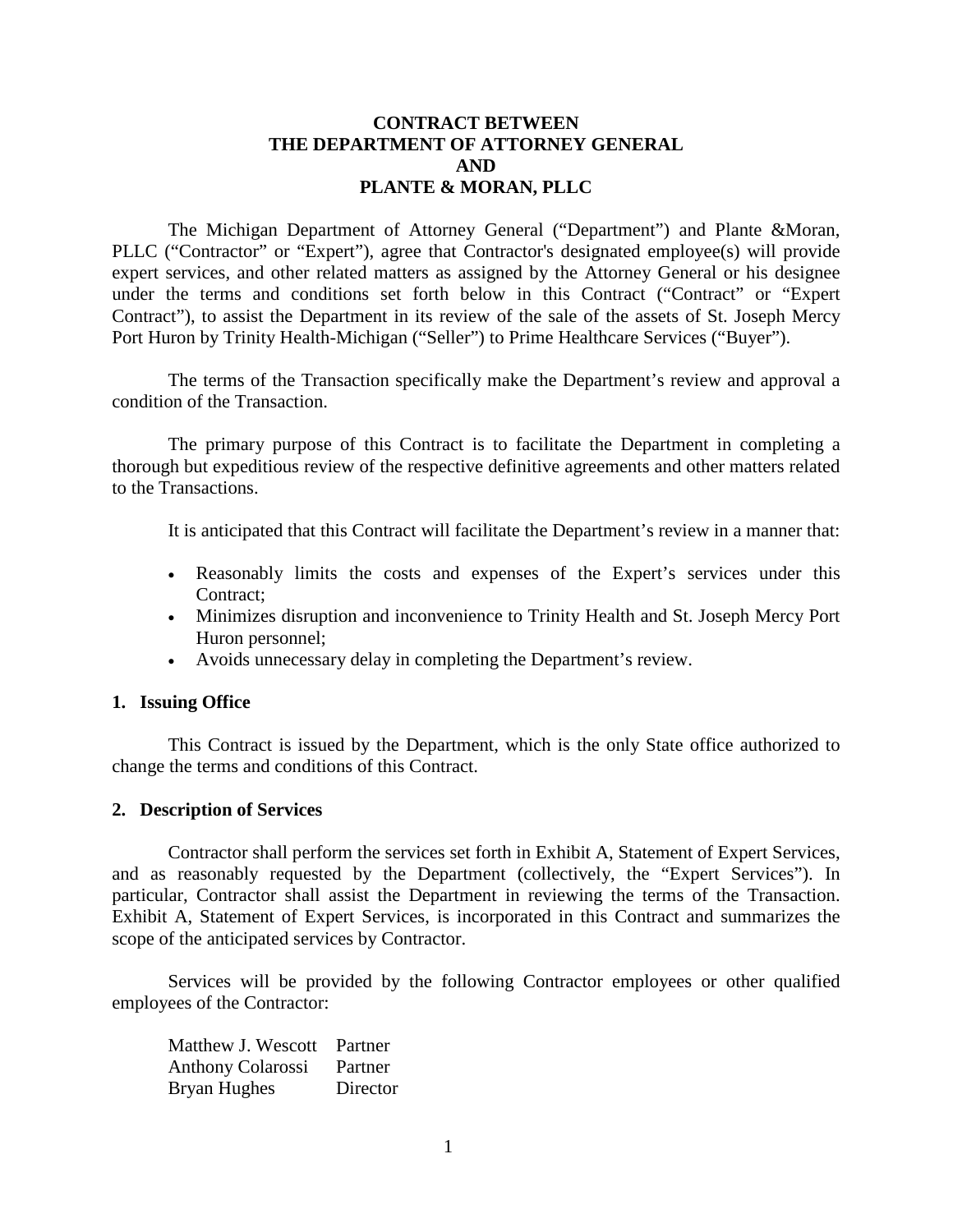| Matt Weekley   | Partner        |
|----------------|----------------|
| Jerry Luebbers | Senior Manager |
| Paul Weis      | Manager        |

## **3. Term of Contract**

This Contract covers services rendered from the date of the Contract until the time that the Contractor delivers its final Opinions (as defined below) or the Contract is terminated.

## **4. Compensation for Services Provided**

- A. Contractor will be compensated *exclusively* by Buyer for delivery of Expert's written report and opinion for the Transaction (the "Opinion"). Department's contract with Buyer shall require Buyer to pay Contractor \$65,000 (the "Opinion Fee") for all Expert Services related to the Transaction specificed in Exhibit A, Paragraph 1 upon delivery of the Opinion. The cost of overhead, including secretarial and clerical employees utilized by Contractor, is part of Contractor's Opinion Fee and such services will not be separately billed to the Department for payment by Buyer. The Opinion Fee shall further include compensation for necessary travel time expended in the performance of the services covered by this Agreement. Contractor's Expert Services will be provided in accordance with this Agreement and Exhibit A attached hereto. If requested, the other potential services identified in Exhibit A, Paragraph 2 will be billed at the Expert's standard hourly rates.
- B. Contractor also shall be reimbursed for the out-of-pocket expenses described in Section 5. Contractor must provide receipts for all out-of-pocket expenses for which reimbursement is requested.

Contractor will not be compensated for travel time expended in the performance of the services covered by this Contract.

The cost of secretarial and clerical employees utilized by Contractor is part of Contractor's agreed upon fee and such services will not be separately billed to the Department. No other additional charges shall be allowed except by prior written permission from the Department, which shall not be unreasonably withheld.

## **5. Travel Expenses**

Contractor will be reimbursed by Buyer for reasonable and necessary meals, lodging, telephone and travel expenses.

Contractor must provide receipts to Buyer for all permissible reimbursement requests.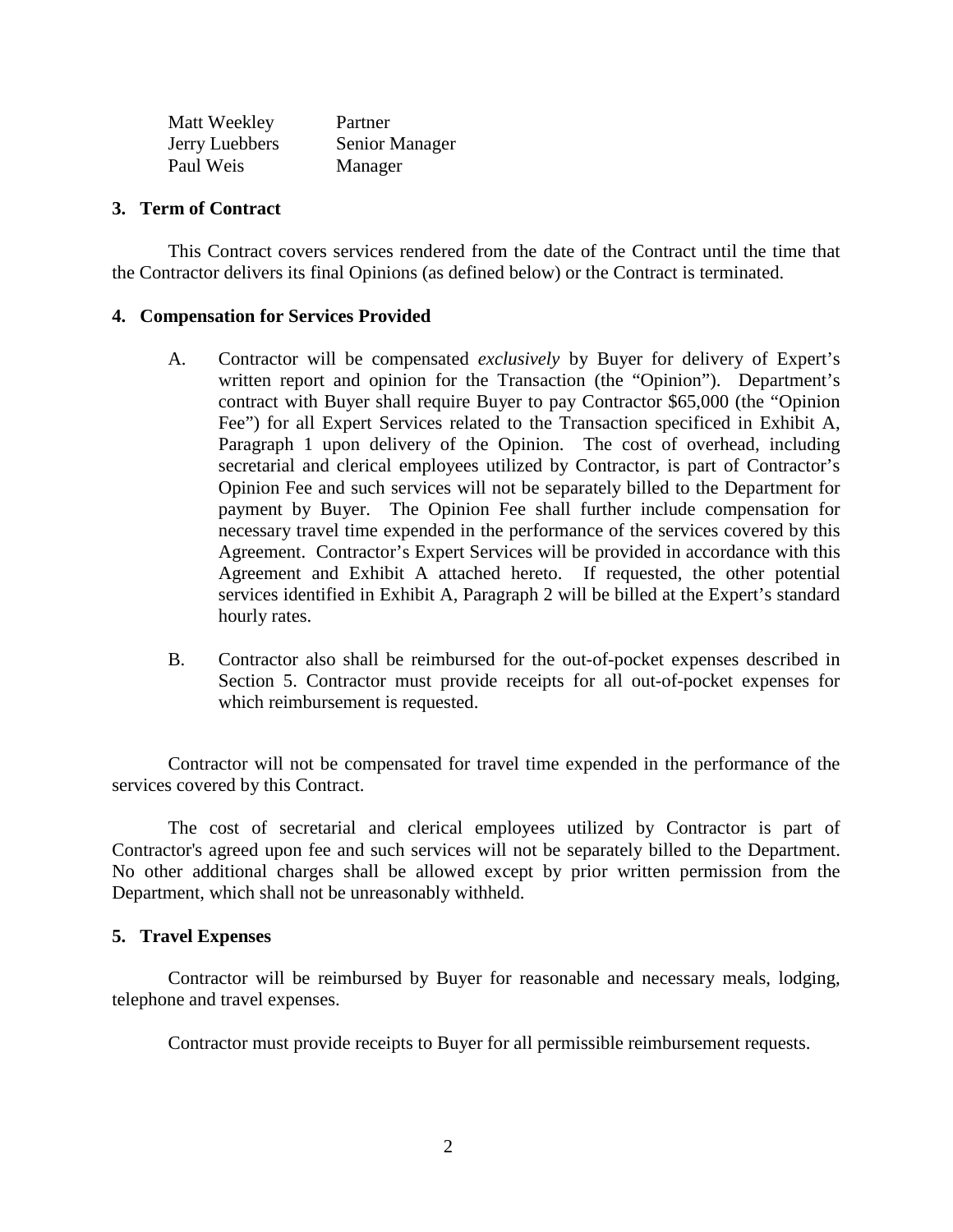### **6. Billings and Payment**

The Department shall enter into a written agreement ("Payment Agreement") with Buyer for providing payment to Contractor for services and expenses. Under the Payment Agreement, once Contractor's billing statements have been reviewed and approved by the Department, the Department will send a summary invoice to Buyer, and Buyer shall pay all invoices within 14 days after receipt. Contractor acknowledges and agrees that the Department shall have no obligation to Contractor for payments for services or expenses. All disputes regarding compensation must be resolved directly with Buyer.

Contractor shall have no obligation to provide services until it has reviewed and approved terms of the Payment Agreement between the Department and Buyer. Upon written notice to Buyer and the Department, Contractor may stop providing services under this Agreement, if any payment payable to Contractor pursuant to the Payment Agreement is not received within five business days after its due date under the Payment Agreement; provided that Contractor shall recommence its services under this Agreement immediately upon receipt of all payments then due and payable.

Contractor will invoice the Department the Opinion Fee upon issuance of Expert's written reports and the Opinion. Expenses shall be specifically and individually identified at the end of the invoice, together with attached receipts and a total cumulative statement. Additional information shall be provided upon request by the Department. Contractor also shall transmit to the Department a summary invoice containing only the Opinion Fee, expenses incurred pursuant to this Agreement, and instructions for payment. The Department will send such summary invoice to Buyer, and Buyer shall pay such invoice within 14 days after receipt.

If the Transactions are terminated and/or Contractor's work is stopped by the Department, for any reason other than Contractor's material breach of its obligations under this Agreement, prior to the issuance of Contractor's written reports and Opinions, Contractor shall be reimbursed for (1) out of pocket expenses incurred to date and (2) fees for services already rendered. The Department shall promptly (and in no event more than 7 days from receipt) review Contractor's billing statement and, upon approval, shall transmit a request to Buyer for payment.

All invoices and summary invoices and all supporting documents, together with all of Contractor's work papers relating to this Agreement and its services hereunder shall be maintained by the Contractor for three (3) years after the termination or expiration of the Agreement for audit purposes.

Contractor shall make available to Buyer, on request, copies of itemized billing statements, receipts and any additional information after the Department concludes its review and has issued its report.

#### **7. Notices**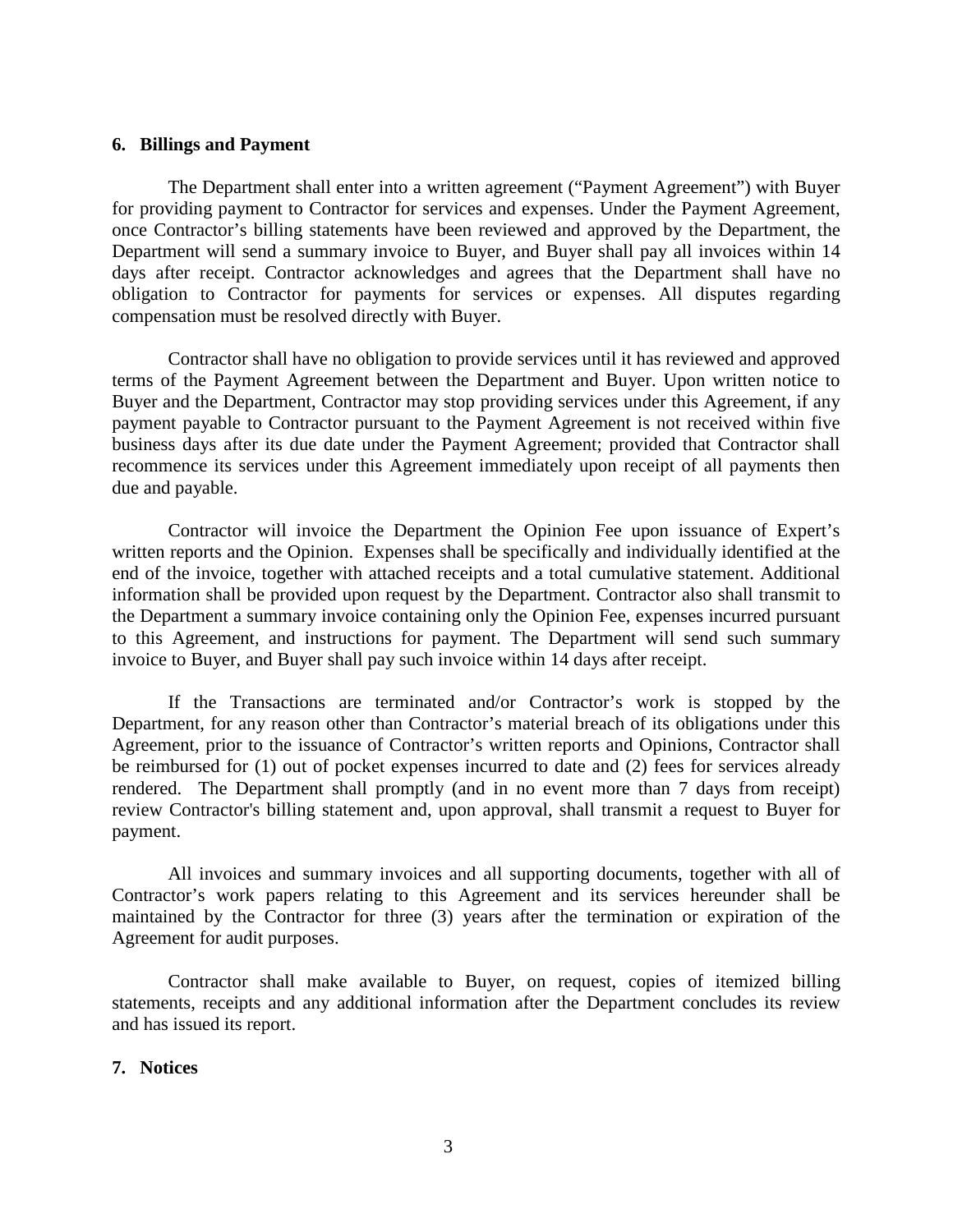All communications, notices, and invoices concerning this Contract must be addressed to:

For the Department: William R. Bloomfield, Assistant Attorney General AND Joseph J. Kylman, Charitable Trust Auditor Department of Attorney General Corporate Oversight Division - Charitable Trusts Williams Bldg. 525 W. Ottawa –  $6<sup>th</sup>$  Floor Lansing, MI 48933 517-335-0855 517-335-1935 (fax) BloomfieldW@michigan.gov KylmanJ@michigan.gov

For the Contractor: Matthew J. Wescott, Partner Plante & Moran, PLLC 1111 Michigan Avenue, Suite 100 East Lansing, MI 48823 517-336-7525 Matt.wescott@plantemoran.com

### **8. Time of the Essence**

Contractor understands that the Department anticipates completing its review and issuing a report on the Transactions by May 31, 2015.

Contractor agrees to use best efforts to provide all requested services, including but not limited to the preparation of written material, public appearances, meetings with the Department staff, etc., as expeditiously as possible and to conclude its services involving acquisition and review of information from Buyer, Seller, and other third parties and preparation of the report described on Exhibit A hereto, by February 28, 2015. Contractor's draft written report shall be submitted to the Department by February 14, 2015. This delivery date assumes that Expert will have timely access to requested information and the Seller's team involved in the Transaction. Delays in the receipt of information or access to the Seller's team involved in the Transaction could result in a delayed delivery of the draft written report.

#### **9. Termination**

Contractor may terminate this contract for good cause shown upon 30 days written notice to the Department, Seller, and Buyer; for these purposes, "good cause" is defined as only a material breach by the Department of its obligations under this Contract, or a material breach by Buyer of its obligations under the Payment Agreement, which, in either case, is not cured within the thirty-day notice period.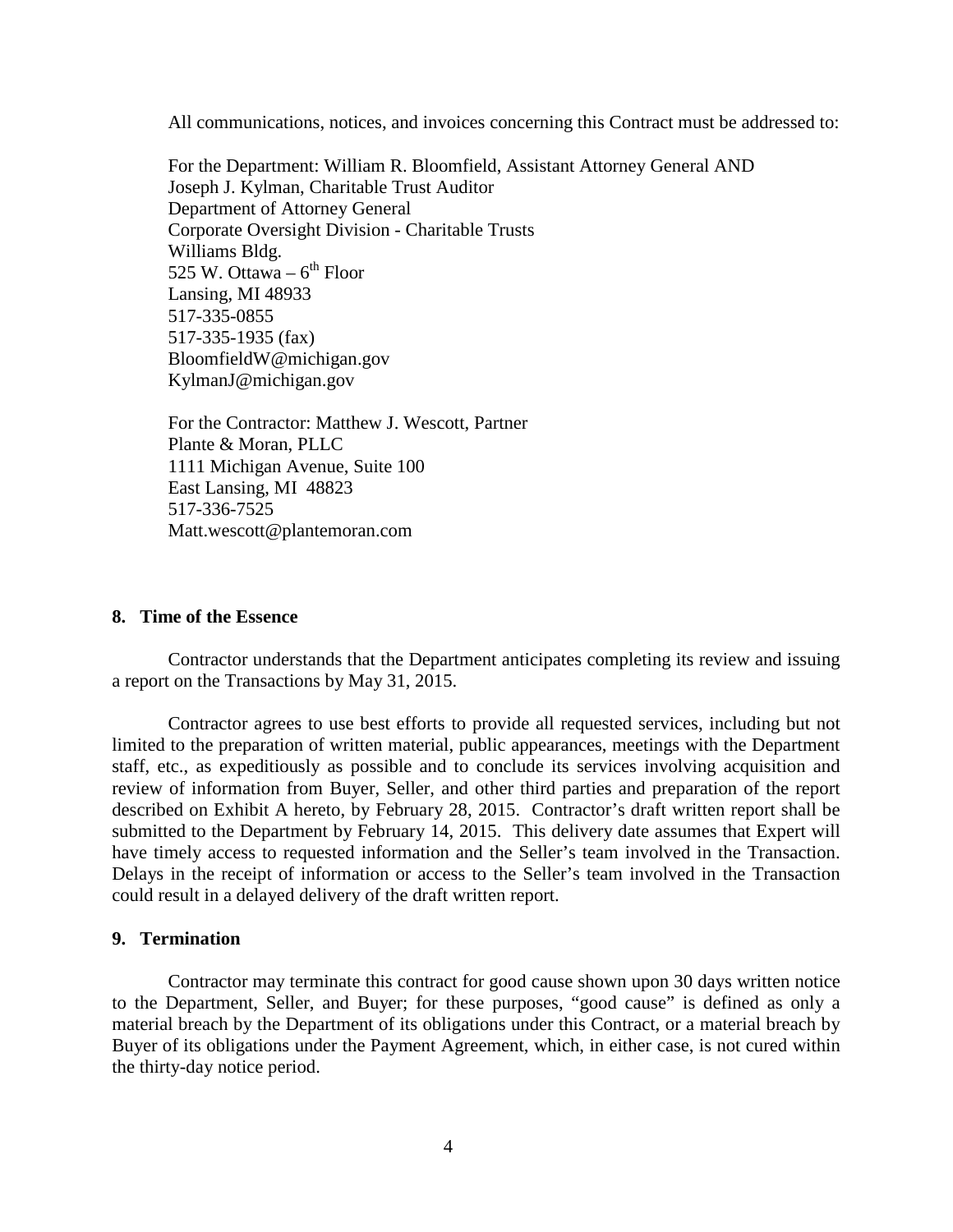Contractor acknowledges that the Department may at any time request Contractor to discontinue work in progress, and may do so without consequence to the Department. The Department shall review and approve for payment, in accordance with this Contract, reimbursement of (1) expenses already incurred and (2) fees for services already rendered.

### **10. Property and Publication Rights**

All property rights, including publication rights of interim, draft, and final reports, documents and machine-readable media produced by Contractor in connection with the work under this Contract, shall vest in the State. Contractor shall not publish, whether verbally or in writing, any of the results of the work, nor shall it disclose in any other manner any information it has received from the Department, Buyer, Seller that has not previously been made publicly available, without the written permission of the Department. The Department may publish the Opinions only in their entirety and shall not publish any summary or excerpt of the Opinions without the written permission of the Contractor. Notwithstanding the foregoing, following the delivery of the Opinions and termination of this Contract, Expert shall have the right, at its own expense, to place advertisements in financial and other newspapers and journals and to utilize within any marketing materials produced by Expert information describing its services to the Department hereunder and, in that regard, shall have the right to include the name and corporate logo of Buyer and Seller as well as the name and seal of the Department.

## **11. Disclosure of Information**

Contractor further acknowledges that all services it provides and all writings, notes, and other communications it produces are specifically authorized under this Contract in anticipation of litigation under the Supervision of Trustees for Charitable Purposes Act, MCL 14.251 *et seq*, and other applicable Michigan law. Contractor agrees that its reports and conclusions are confidential information of the State and that it will not disclose these conclusions, in whole or in part, to any unauthorized person without the prior written consent of the Department, except to the extent necessary to comply with applicable laws, rules or regulations.

As a material precondition to the obligations of Buyer and the Department under this Agreement and the Payment Agreement, Contractor shall execute the Confidentiality and Non-Duplication Agreement in the form attached hereto as Exhibit B.

#### **12. Non-Discrimination**

In the performance of this Contract, Contractor agrees not to discriminate against any employee or applicant for employment, with respect to their hire, tenure, terms, conditions or privileges of employment, or any matter directly or indirectly related to employment, because of race, color, religion, national origin, ancestry, age, sex, height, weight, marital status, physical or mental disability unrelated to the individual's ability to perform the duties of the particular job or position. This covenant is required pursuant to the Elliott-Larsen Civil Rights Act, 1976 PA 453, MCL 37.2101, *et seq*., and the Persons with Disabilities Civil Rights Act, 1976 PA 220, MCL 37.1101, *et seq.*, and any breach thereof may be regarded as a material breach of the Contract. In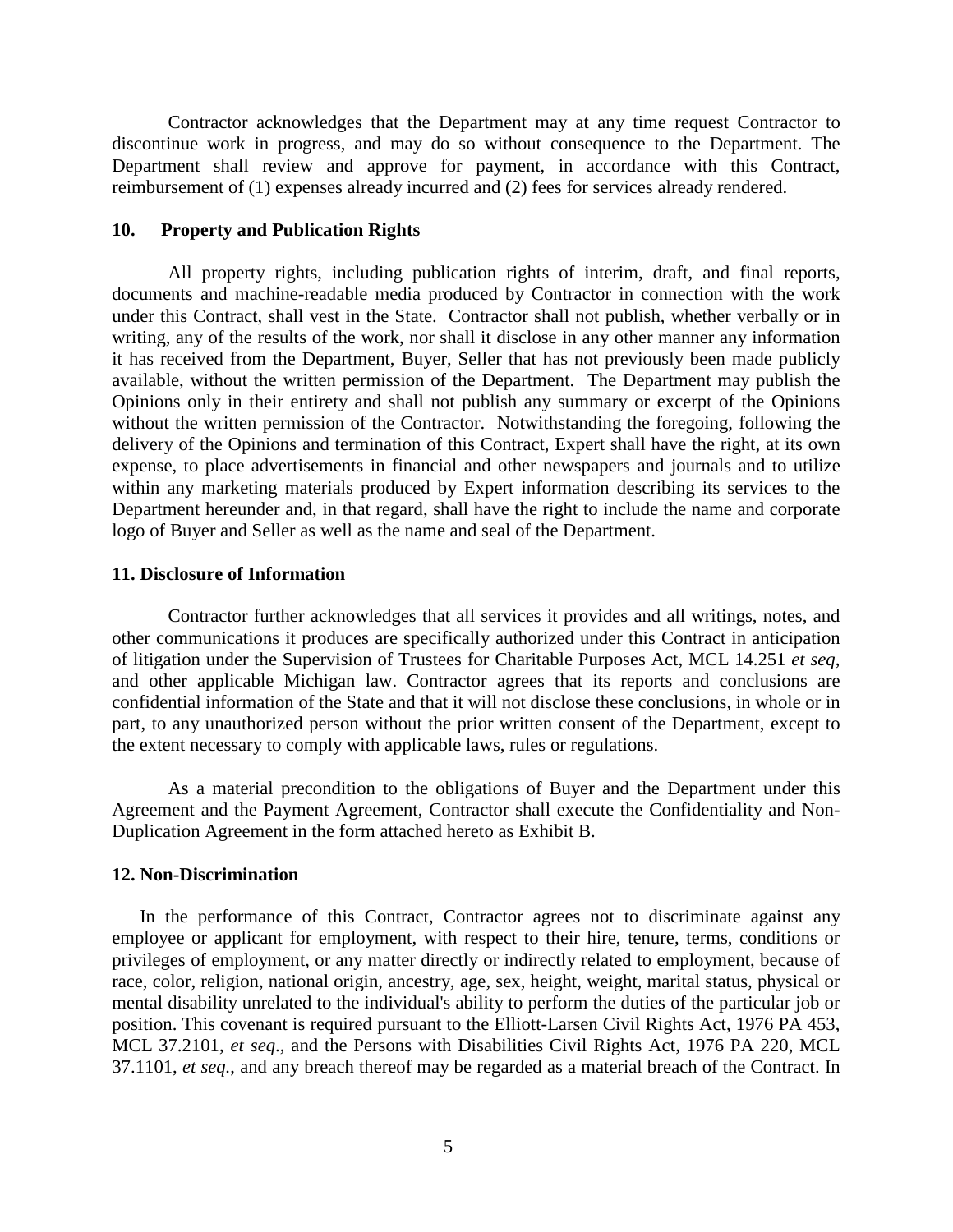connection with the performance of services under this Contract, the Contractor agrees to comply with the Federal Civil Rights Act of 1964, 42 USC §2000d.

## **13. Unfair Labor Practices**

The State shall not award a contract or subcontract to any employer or any subcontractor, manufacturer or supplier of the employer, whose name appears in the current register compiled by the Michigan Department of Energy, Labor, and Economic Growth. The State may void this Contract, if after the award of the Contract, the name of the Contractor appears in the register. 1980 PA 278, MCL 423.321 *et seq*.

## **14. Independent Contractor**

The relationship of Contractor to the Department in this Contract is that of an independent contractor. No liability or benefits, such as workers compensation rights or liabilities, insurance rights or liabilities, or any other provisions or liabilities, arising out of or related to a contract for hire or employer/employee relationship, shall arise, accrue or be implied to either party or either party's agent, subcontractor or employee as a result of the performance of this Contract. Contractor will be solely and entirely responsible for its acts and the acts of its agents and employees during the performance of this Contract.

Notwithstanding the above, Contractor acknowledges that while compensation will be received from Buyer, not the Department, Contractor's services are provided solely for and on behalf of the Department. Contractor and its employees shall at all times act in the best interest of the Department and shall promptly disclose any material facts that may impair their ability to perform services under this Contract free of actual or apparent conflicts between their business or personal interests and those of the Department.

All communications between Contractor and the Department are subject to applicable privileges, including specifically the attorney work-product privilege.

## **15. Governing Law and Jurisdiction**

This Contract shall be subject to, applied, and interpreted according to the laws of the State of Michigan. No action shall be commenced against the Department or the Attorney General, his designee, agents or employees for any matter whatsoever arising out of the Contract, in any courts other than a court of competent jurisdiction of the State of Michigan.

## **16. Entire Agreement**

This Contract, including Exhibits A and B attached hereto and the Payment Agreement, represents the entire agreement between the parties and supersedes all proposals or other prior agreements, oral or written, and all other communications between the Contractor and the Department relating to the Department retaining the Contractor's services.

## *Signatures appear on next page.*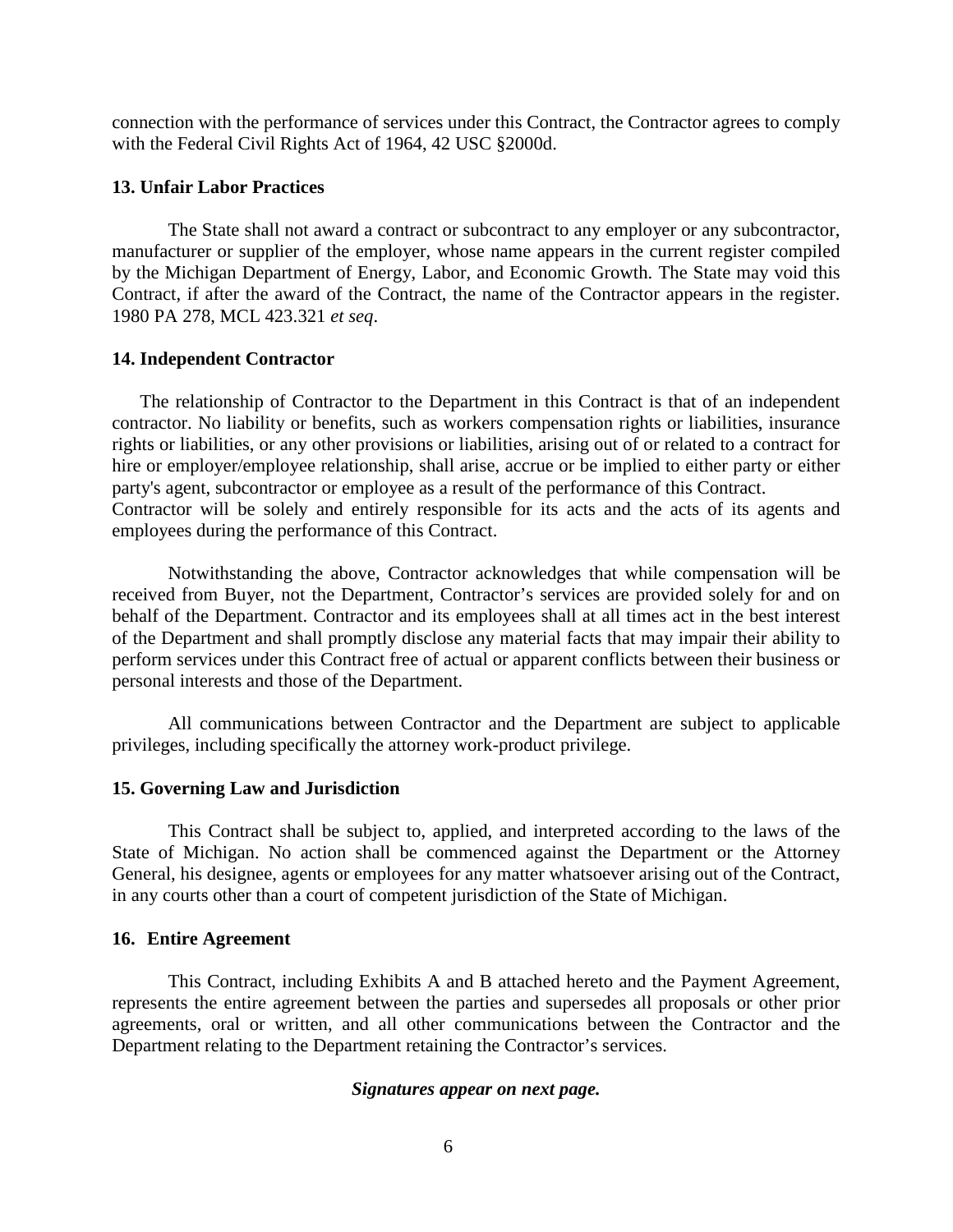# **17. Authorized Signatures**

Contractor agrees that Matthew J. Wescott is authorized to sign on its behalf.

Dated: \_\_\_\_\_\_\_\_\_\_\_\_\_\_ \_\_\_\_\_\_\_\_\_\_\_\_\_\_\_\_\_\_\_\_\_\_\_\_\_\_\_\_\_\_\_\_\_\_\_\_\_\_\_\_\_\_\_\_\_

For Contractor/Expert: Matthew J. Wescott, Partner

The Department agrees that Joseph E. Potchen is authorized to sign on its behalf.

Dated: \_\_\_\_\_\_\_\_\_\_\_\_\_\_\_ \_\_\_\_\_\_\_\_\_\_\_\_\_\_\_\_\_\_\_\_\_\_\_\_\_\_\_\_\_\_\_\_\_\_\_\_\_\_\_\_\_\_\_\_\_\_

Corporate Oversight Division Chief, Joseph E. Potchen

Incorporated Exhibits Exhibit A – Expert Services Exhibit B – Seller Confidentiality and Non-Duplication Agreement